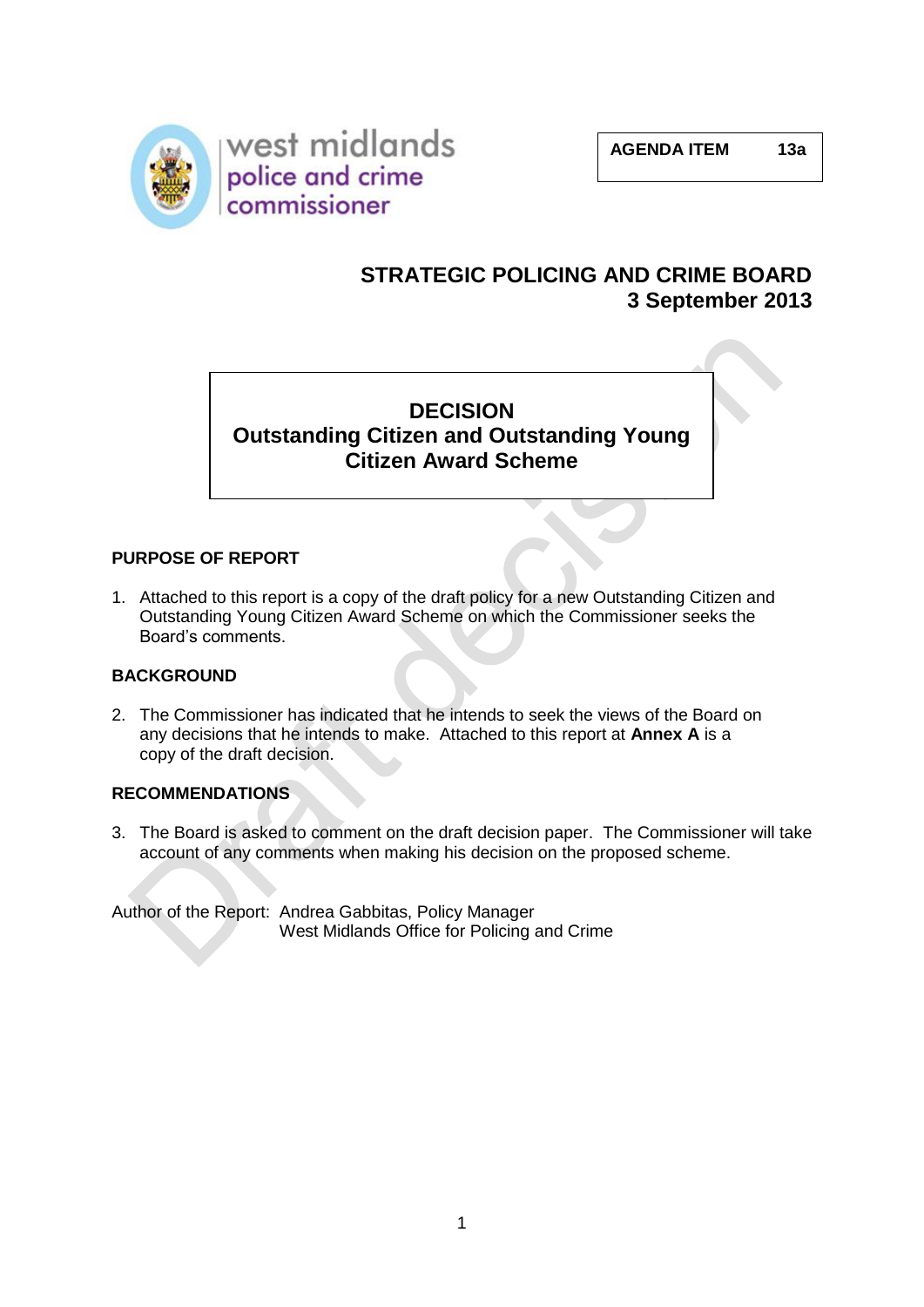# **WEST MIDLANDS POLICE AND CRIME COMMISSIONER**

#### **NON-CONFIDENTIAL**

# **Draft NOTICE OF DECISION**

**Xx 2013**

Contact Officer: Jacky Courtney

Telephone Number: 0121 626 6060

Email: [a.gabbitas@west-midlands.pnn.police.uk](mailto:a.gabbitas@west-midlands.pnn.police.uk)

Title: **West Midlands Police and Crime Commissioner – Outstanding Citizen and Outstanding Young Citizen Award Scheme**

#### **EXECUTIVE SUMMARY**

The report attached as **Appendix A** sets out a proposal for a new West Midlands Police and Crime Commissioner Outstanding Citizen and Outstanding Young Citizen Award Scheme. The purpose of the new scheme is to recognise outstanding acts of good citizenship that have contributed to community safety or to reducing crime and disorder. The intention is to engage local policing and crime boards and each has been consulted on the proposals.

#### **DECISION**

I approve the proposed West Midlands Police and Crime Commissioner Outstanding Citizen and Outstanding Young Citizen Award Scheme. In making this decision I have taken account of the views of the Strategic Policing and Crime Board who considered the draft scheme at its meeting held on 3 September 2013.

#### **West Midlands Police and Crime Commissioner**

I confirm that I do not have any disclosable pecuniary interests in this decision and take the decision in compliance with the Code of Conduct for the West Midlands Office for Policing and Crime. Any interests are indicated below.

Signature………………………………………………….

Date……………………………………..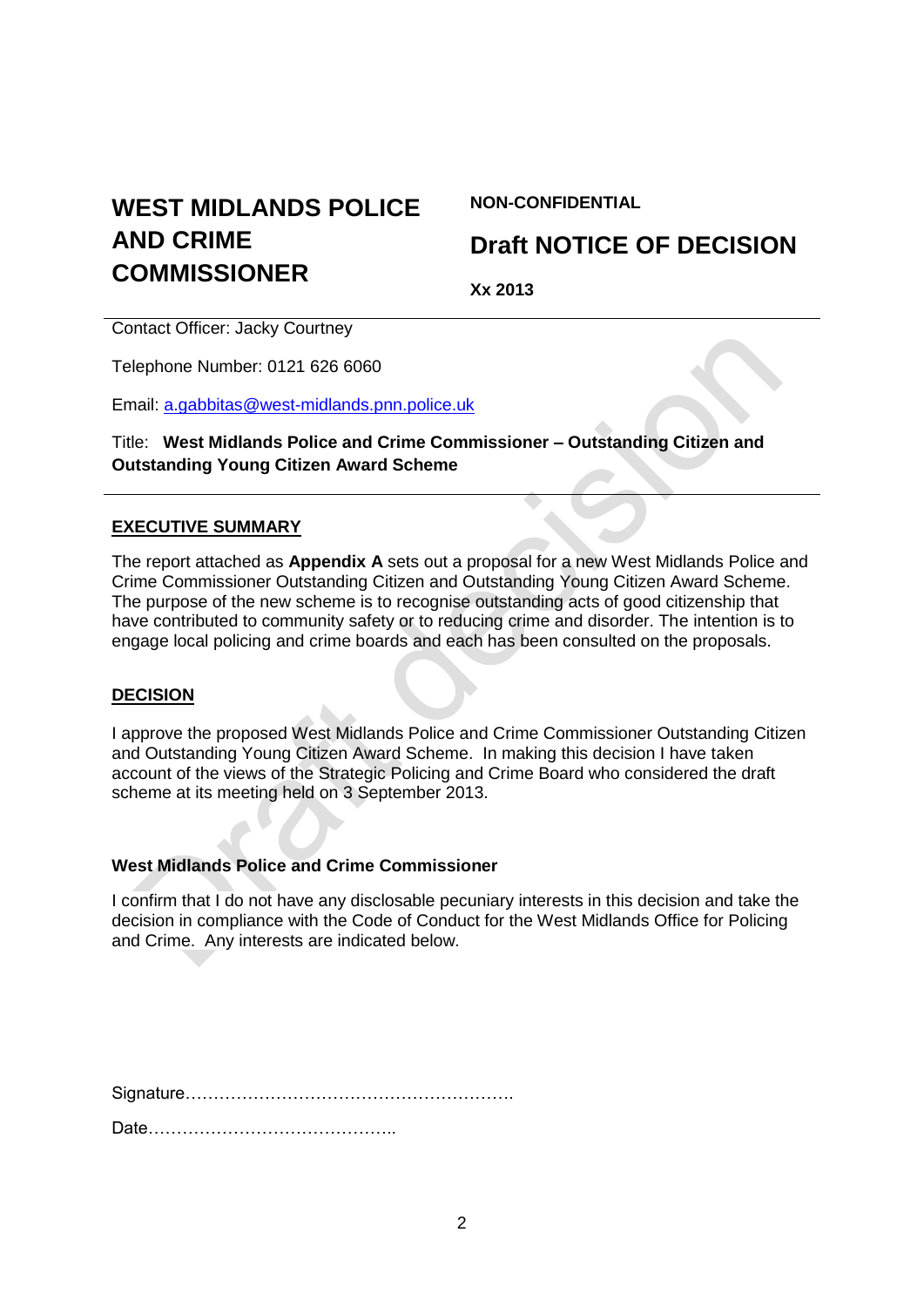#### **NON – CONFIDENTIAL FACTS AND ADVICE TO THE POLICE AND CRIME COMMISSIONER**

#### **INTRODUCTION AND BACKGROUND**

This report sets out a proposal for a new Police and Crime Commissioner Outstanding Citizen and Outstanding Young Citizen Award Scheme. The purpose of the new scheme is to recognise outstanding acts of good citizenship that have contributed to community safety or to reducing crime and disorder. The intention is to engage local policing and crime boards and each has been consulted on the proposals. However, indicative replies of support have only been received from two of the seven local authority areas.

**Appendix A** sets out the detail of the proposed scheme.

#### **FINANCIAL IMPLICATIONS**

The proposals do not include a bespoke awards ceremony and the most significant cost therefore is the additional staff resource. The cost of certificates and small prizes is expected to be in the region of £350 per annum which can be accommodated within the existing WMOPC budget.

#### **LEGAL IMPLICATIONS**

There are no legal implications arising from this report.

#### **EQUALITY IMPLICATIONS**

The Commissioner will ensure that the operation of this process ensures that consideration is given to all equality implications.

#### **Schedule of Background Papers**

There are no background papers for this decision making report.

#### **Public Access to Information**

Information contained in this decision is subject to the Freedom of Information Act 2000 and other legislation. This decision will be made available on the Commissioner's website.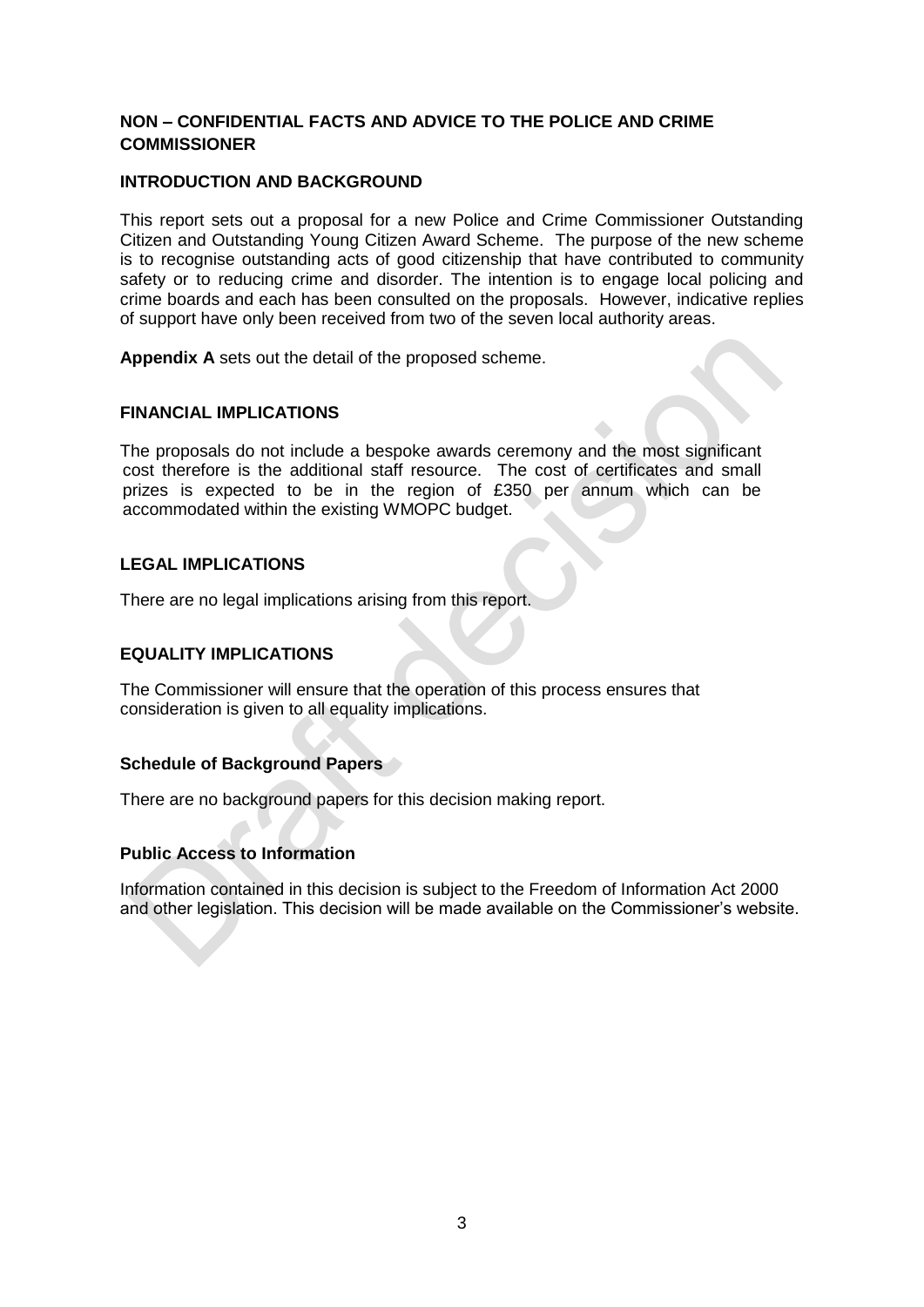#### **INTRODUCTION AND BACKGROUND**

- 1. This report sets out a proposal for a new Police and Crime Commissioner Outstanding Citizen and Outstanding Young Citizen Award Scheme. The purpose of the new scheme is to recognise outstanding acts of good citizenship that have been achieved by people who are volunteers or community members and who have shown consistent dedication to their community over a period of time, giving up their own time and helping others in ways which contribute to community safety or reducing crime and disorder.
- 2. The intention is to make the awards as locally based as possible with one Outstanding Citizen Award and one Outstanding Young Citizen Award being made on each local policing unit every year. In addition, the Commissioner may make additional special awards each year.
- 3. In order that the awards are as local as possible, each of the seven local policing and crime boards will be asked to determine the award winners for its area. How the Board goes about seeking and assessing the nominations is a matter for local discretion. The local policing and crime board can also recommend to the Commissioner where the Award ceremony should take place. This may be at a local policing unit (LPU) based award ceremony or it may be at a local authority or other local meeting or event.

#### **WEST MIDLANDS POLICE**

- 4. West Midlands Police has its own scheme of awards which is called the Diamond Awards. This is a relatively new scheme and the first award ceremony took place in January 2013 with the second ceremony planned for March 2014. Awards are made across 11 categories, with a total of 14 awards. The ceremony consists of a dinnerdance with entertainment, and awards at the end of the evening. The costs are in the region of £30 per head, met entirely from sponsorship.
- 5. The experience of the Force during this first year has been that it was more resource intensive than initially anticipated. There is currently one full time member of staff with secretarial support who manages the scheme and in the few weeks prior to the ceremony there is a team of staff working on the event. LPUs are free to have their own local ceremonies, although funding is no longer made available for this and LPUs must fund ceremonies from sponsorship. This may deter LPUs from having their own events but this will become apparent during the course of this year.
- 6. The Diamond Award ceremony itself was a very full and busy evening and the Force is considering reducing the overall number of awards made on the night. The evening could possibly accommodate up to one more award, for example one of the Commissioner's Special Award, but it would not be possible to add all fourteen of the proposed awards to the Diamond Award ceremony.

#### **LOCAL POLICING AND CRIME BOARDS**

- 7. The role of the local policing and crime boards is clearly pivotal in the success of the proposed scheme. In view of this, all seven have been provided with information on the proposals and asked for their views. The responses received are set out below:
	- Birmingham no comments received.
	- Coventry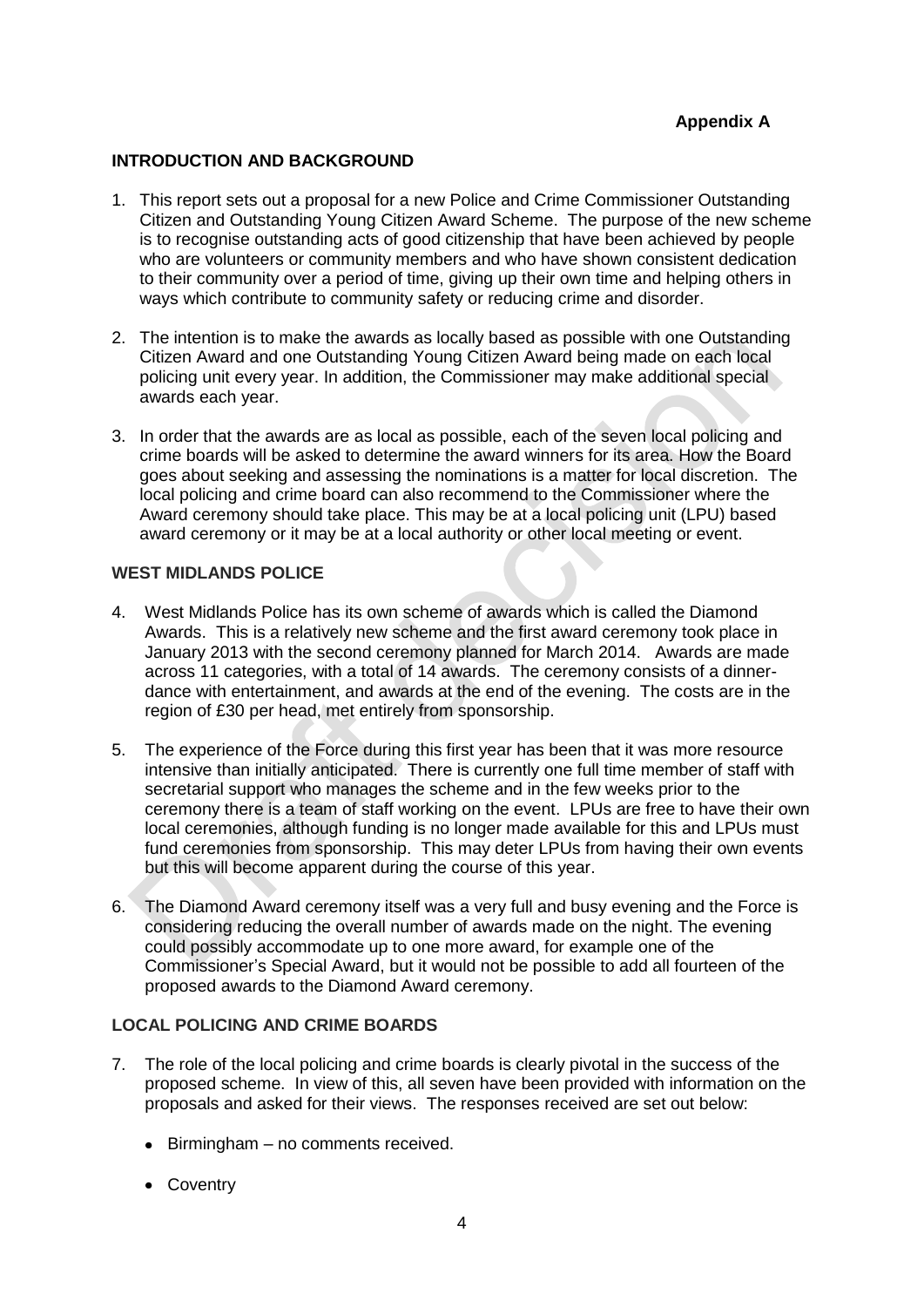*No negative feedback from members of the Community Safety Partnership. Discussed with Cabinet Member who is in support of it and asked to bring to our attention the scheme that currently runs in Coventry. Details can be found at [http://www.coventry.gov.uk/info/1045/civic\\_recognition\\_and\\_awards/108/good\\_citize](http://www.coventry.gov.uk/info/1045/civic_recognition_and_awards/108/good_citizen_award) [n\\_award](http://www.coventry.gov.uk/info/1045/civic_recognition_and_awards/108/good_citizen_award)*

- Dudley no comments received.
- Sandwell

*The Safer Sandwell Partnership Board has not met since the consultation was issued. However information has been circulated to them and the feedback is that they are happy with the outlined process and timeline.*

- Solihull- no comments received.
- Walsall no comments received.
- Wolverhampton no comments received.

#### **RESOURCES**

- 8. While it is hoped that some of the work will be undertaken by local policing and crime boards and that there is not a ceremony to organise, there is still a staffing implication. Additional administrative duties will be required to:
	- provide a point of liaison for LPUs, Local Policing and Crime Boards and the nominees themselves
	- provide publicity for each Local Policing and Crime Board and across the West Midlands and assist with encouraging nominations
	- respond to queries and requests for information
	- correspondence, copying of forms, circulating copies of nomination papers etc
	- coordinating the seven awards ceremonies and arranging Commissioner, Board member and officer attendance at these ceremonies
	- Further work associated with the Commissioner's Special Award (seeking nominations, copying and circulating papers etc).
- 9. As this is a new scheme, the extent of the staffing requirement is not known, but experience from the Force is that these duties are time consuming and may be a significant element of one person's working hours.

#### **DETAILS OF SCHEME**

10. The following provides details of the scheme.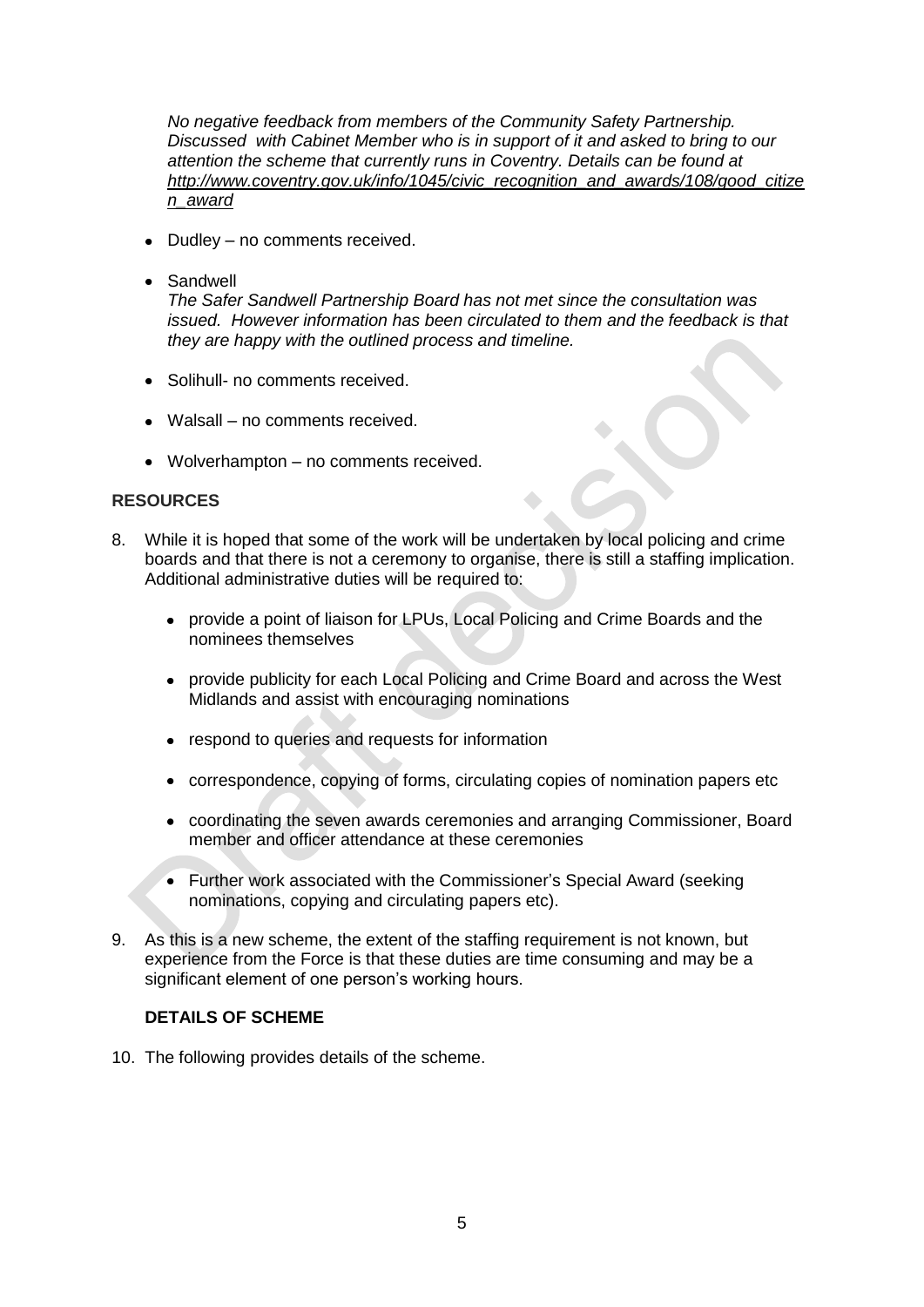#### **West Midlands Police and Crime Commissioner Outstanding Citizen Awards and Outstanding Young Citizen Awards**

#### **Purpose of the awards**

On an annual basis, to recognise outstanding acts of good citizenship that have contributed to community safety or to reducing crime and disorder.

#### **Who is eligible to be nominated?**

There are two categories of award:

- the Outstanding Citizen Awards
- the Outstanding Young Citizen Awards (for individuals aged 18 or under).

Individuals who are nominated for the awards will be volunteers or community members who have shown consistent dedication to their community over a period of time, giving up their own time and helping others in ways which contribute to community safety or reducing crime and disorder. Successful nominations will be supported by the local policing and crime board who will recommend nominated award winners to the Police and Crime Commissioner.

#### **Nominations**

Each Local Policing and Crime Board shall be requested to invite and consider nominations and to choose one nomination for the Outstanding Citizen Award and one nomination for the Outstanding Young Citizen Award from within the Board area. Details of the recommended award winners shall then be sent to the Police and Crime Commissioner.

#### **Assessing the nominations**

All nominations will be considered by the local policing and crime board and the decision to make a recommendation to the Police and Crime Commissioner shall be made by the Board (it is a matter for each Board to decide upon the most appropriate decision making process).

#### **Awards**

Award recipients shall be invited to attend a suitable event whereupon they shall be presented with an award certificate by the Police and Crime Commissioner. The event may be a council meeting, an existing award ceremony or other similar event and, where possible, shall be within the local authority area. The local policing and crime board shall liaise with West Midlands Office of Policing and Crime (WMOPC) to decide upon a suitable event and ensure the Commissioner's or a Commissioner's representative to attend and make the award.

Each recipient will be awarded a certificate and a commemorative prize.

#### **Timing of the awards for 2013**

The timetable for the awards is as follows:

- Details of scheme to each local policing and crime board for consultation May to July 2013
- Publicity and invite nominations: September October 2013
- Local policing and crime boards to notify recommended award winners to WMOPC December 2013
- Awards December 2013 March 2014